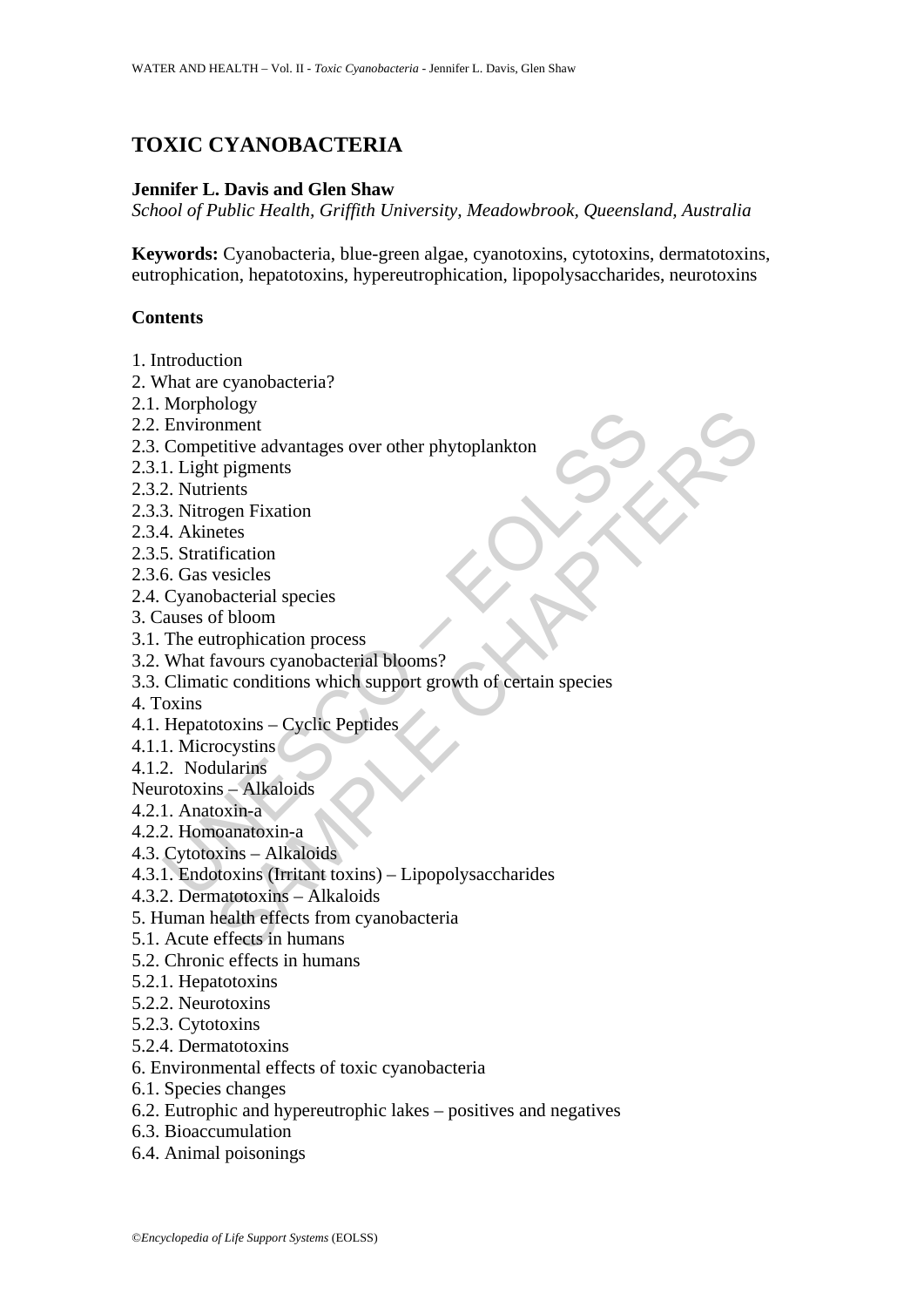- 6.4.1. Hepatotoxins
- 6.4.2. Neurotoxins
- 6.4.3. Dermatotoxins
- 7. Controls
- 7.1. Environmental values
- 7.2. Safe practices
- 7.3. Measures to prevent bloom formation
- 7.3.1. Reduce nutrients
- 7.3.2. Problems with nutrient reduction
- 7.3.3. Biomanipulation
- 7.3.4. Disadvantages of biomanipulation
- 7.4. Management of the source water
- 7.4.1. Engineering
- 7.4.2. Positioning of abstraction points
- 7.4.3. Selection of intake depth
- 7.4.4. Abstraction through an infiltration gallery
- 7.4.5. Barriers to restrict scum movement
- 2. Positioning of abstraction points<br>
3. Selection of intake depth<br>
4. Abstraction through an infiltration gallery<br>
5. Barriers to restrict scum movement<br>
5. Examples of control measures using best management practices<br>
6. 7.4.6. Examples of control measures using best management practices
- 7.5. Treatment
- 7.5.1 Monitoring
- 7.5.2. Problems with monitoring
- 7.5.3. Treatment options
- 7.5.4. Potential problems of non-chemical treatment processes
- 7.5.5. Problems associated with chemical treatments
- 7.5.6 Problems associated with toxicity testing
- 7.6. Public information and awareness-raising.
- 8. The future
- 8.1. The future for treatment plants
- 8.2. Biomedically interesting compounds
- 8.3. Health issues
- 9. Conclusion
- Glossary

Bibliography

Biographical Sketches

#### **Summary**

coming of abstraction points<br>
ioning of abstraction hrough an infiltration gallery<br>
raction through an infiltration gallery<br>
tiers to restrict scum movement<br>
replies of control measures using best management practices<br>
ele The number of waterbodies suffering from eutrophication is increasing around the world and cyanobacteria are becoming a problem because of this. Many species of cyanobacteria (blue-green algae) can produce toxins. Some have biomedical properties; however, many can cause human and environmental health problems. Human health problems range from skin and respiratory tract irritation to liver damage, gastric and neurological problems. Some toxins bioaccumulate in seafood and some may bioaccumulate on salad vegetables from irrigation. Several are tumour promoters. Due to lack of animal data, there is little knowledge of the chronic health effects.

The ecophysiology of cyanobacteria can provide them with a substantial advantage over other phytoplankton. Some species are nitrogen fixers, while others possess gas vesicles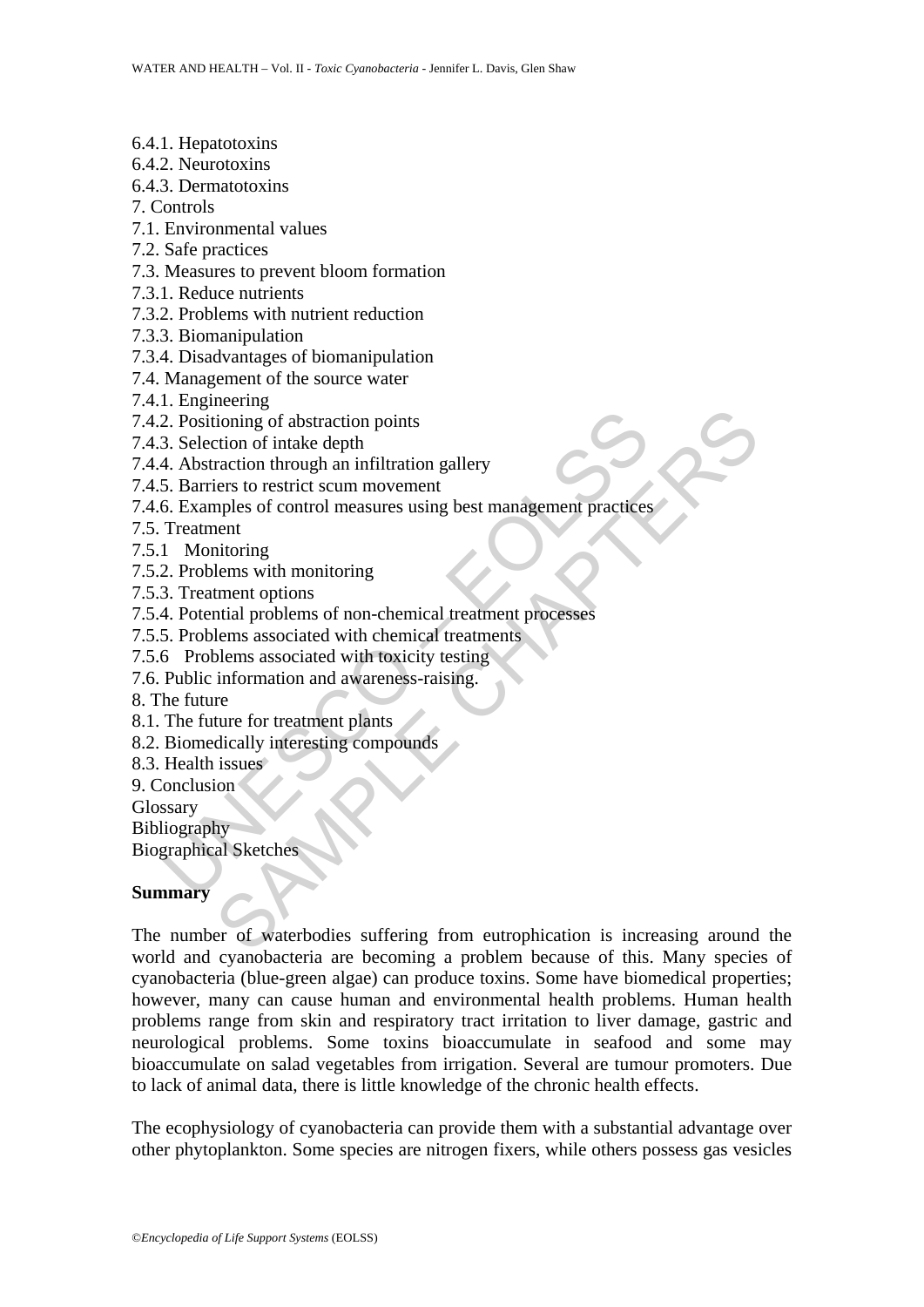which enable them to alter their vertical position in the water column to reach their optimal growth conditions. Others can develop akinetes or spores which can remain viable until conditions become more favourable. Some may harbour other organisms, such as pathogenic bacteria.

Bloom formation can not only cause problems for human health, but can also be detrimental to the environment. Eutrophication can result in massive increases in biomass and turbidity. Using their gas vesicles, cyanobacteria can move towards the surface blocking the light causing massive plant death. Decomposition uses up the dissolved oxygen, causing fish kills and zooplankton losses. This results in reduced competition and dominance of cyanobacteria.

There are various methods available for the control and management of cyanobacteria. The most effective, long-term strategy is nutrient reduction, which can be achieved by improved point and diffuse source management. Engineering techniques and dam construction can also have a major impact on reducing the opportunities for cyanobacteria to dominate. Short-term methods involve physical and chemical treatment, particularly of drinking water resources.

# **1. Introduction**

most effective, long-term strategy is nutrient reduction, which croved point and diffuse source management. Engineering technical to dominate. Short-term methods involve physical to dominate. Short-term methods involve phy effective, long-term strategy is nutrient reduction, which can be achieved point and diffuse source management. Engineering techniques and near also have a major impact on reducing the opportunities and near and obtained t Cyanobacteria are true bacteria, often referred to as 'blue-green algae' because of their similar morphology, habitat and photosynthetic ability to green algae. There are many different species of cyanobacteria occurring as single cells, filaments or colonies. Some contain gas vesicles which enable them to migrate within the water column to suit their light requirements. When in excessive numbers, or 'blooms', they can affect the environment detrimentally. Many are also capable of producing toxins which can harm human health.

These toxins include skin irritants, and others which can cause damage to the liver and nervous system. They can affect humans directly when present in recreational waters or in the drinking water supply. They can also have indirect effects through consumption of plant and animals affected by cyanotoxin uptake and through their effects on livestock, aquatic organisms and wildlife.

Blooms can occur in fresh, brackish or saltwaters and occur naturally, but are more likely to be enhanced by human interference such as enrichment of waters with nutrients. This enrichment, or 'eutrophication' primarily comes from municipal wastewater, agricultural runoff and the damming of rivers which provides long water retention times, stability of the water column and increased light exposure. World-wide trends show that the levels of eutrophication are increasing. However, eutrophication is not all bad news, as it can also have some positive economic benefits. This article will provide information about cyanobacteria and their causes. In addition, it will discuss the various toxins produced and the effects of these on both human and environmental health. Finally, it will discuss what controls are in place now and what may be required to reduce the risks in the future as well as some of the benefits provided by eutrophication.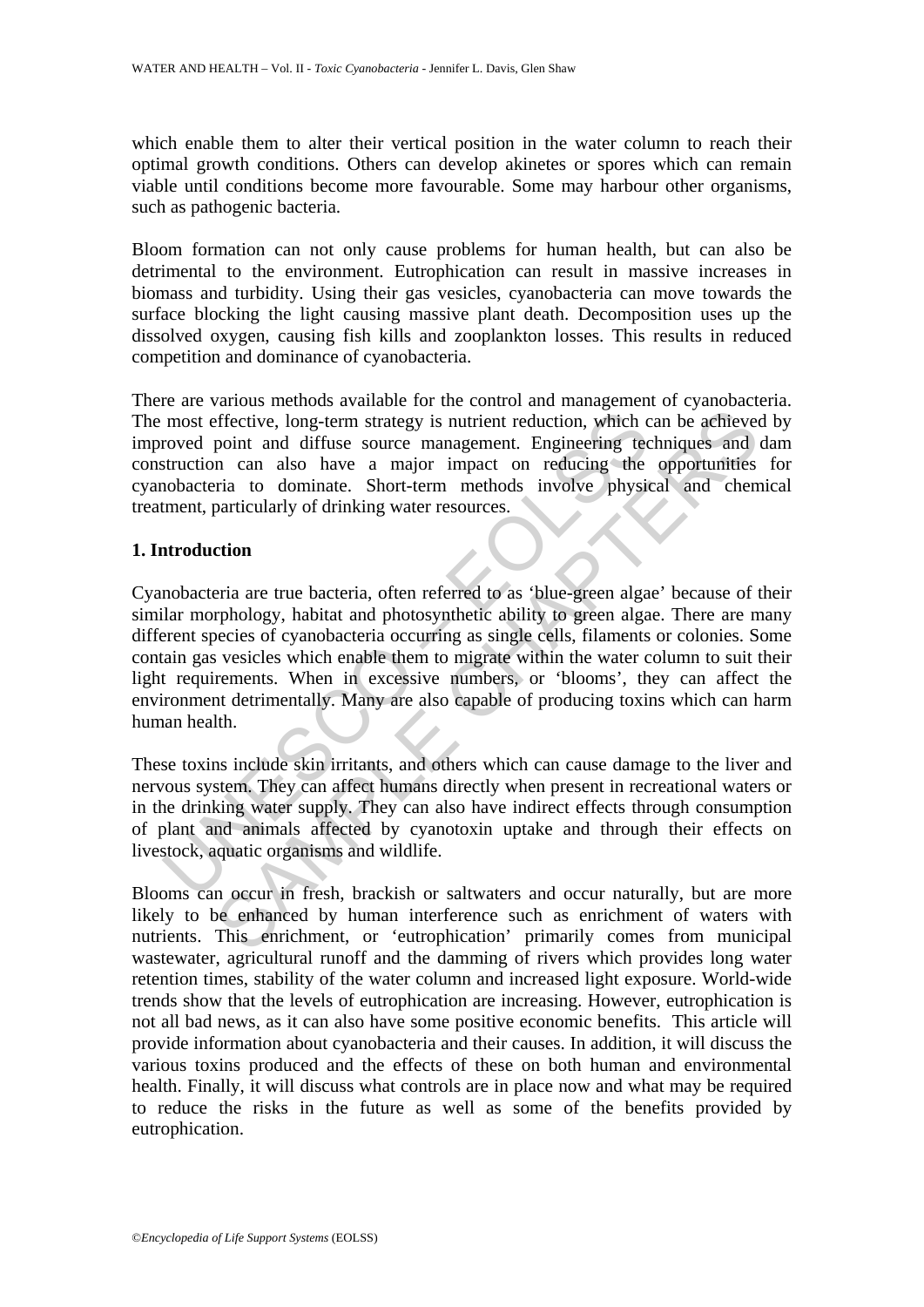#### **2. What are cyanobacteria?**

Blue-green algae are also known as cyanobacteria or Cyanophyceae. They are procaryotes (organisms without a nucleus) and were the first organisms to use water as both a proton and an electron donor. Their early photosynthetic activity released free oxygen into the atmosphere and it is believed that they are the evolutionary forerunners of modern plant and algal chloroplasts. They occur naturally in all waters as part of the phytoplankton. They can also be found in moist soils and in symbiotic relationships in some dry soils. In small numbers they are not significant, but under ideal conditions, they cause problems. Several cyanobacteria can produce earthy or musty odours and tastes which are caused by the compounds geosmin and methylisoborneol, which affect the taste and smell of drinking water. Of more importance, many also produce toxins.

# **2.1. Morphology**

Morphology<br>
mobacteria are an ancient group of gram-negative bacteria with a<br>
mobacteria are an ancient group of gram-negative bacteria with a<br>
mohema. They are unicellular and can occur as single cells, filam<br>
mohema. The hology<br>
peria are an ancient group of gram-negative bacteria with a cell wall consiseveral layers of peptidoglycan or murein forming an outer and in<br>
They are unicellular and can occur as single cells, filaments or main<br>
T Cyanobacteria are an ancient group of gram-negative bacteria with a cell wall consisting of one or several layers of peptidoglycan or murein forming an outer and inner membrane. They are unicellular and can occur as single cells, filaments or mainly as colonies. They are self-nourishing with most using photosynthesis for energy (photoautotrophs). Reproduction is by binary fission, or filaments may break into fragments called hormogonia, which separate and develop into new colonies. In contrast to eukaryotic microalgae, cyanobacteria do not have a nucleus nor do they have membrane-bound sub-cellular organelles. Photosynthetic cyanobacteria contain chlorophyll *a* and carotenoids as well as phycobilins or pigments.

As in other filamentous or colony forming bacteria, cyanobacterial cells may be joined by their walls or by mucilaginous sheaths but each cell remains an independent unit of life. The sheaths can provide protection for other microorganisms. They are often deeply pigmented giving bloom colours ranging from gold, yellow, brown, red, green, blue, violet to blue-black. The sheaths can be secreted around hairlike growths or trichomes.

**Trichomes** are made up of two different types of cells: the blue-green photoautotrophic cells and the larger, colourless heterocysts where nitrogen fixation occurs. The heterocysts can occur at the end of the filament or they may alternate with the photoautotrophic cells. Several sheaths which enclose more than two trichomes form what appears to be branching. The typical movement of cyanobacteria is a gliding motion when the trichomes may go into oscillation, which gave rise to the genus, *Oscillatoria*. Their movement is believed to be due to slime extrusion through small pores in the cell wall combined with contractile waves in one of the surface layers of the wall. The drawings in Figure 1 depict the various morphologies of cyanobacteria.

#### **2.2. Environment**

Cyanobacteria can be found in many different environments. The majority are from fresh or brackish waters with others from marine environments. The water in which they can grow can range from ultra-oligotrophic to hypertrophic. In the majority of cases, conditions which favour excessive growth include: high temperatures over 25°C; long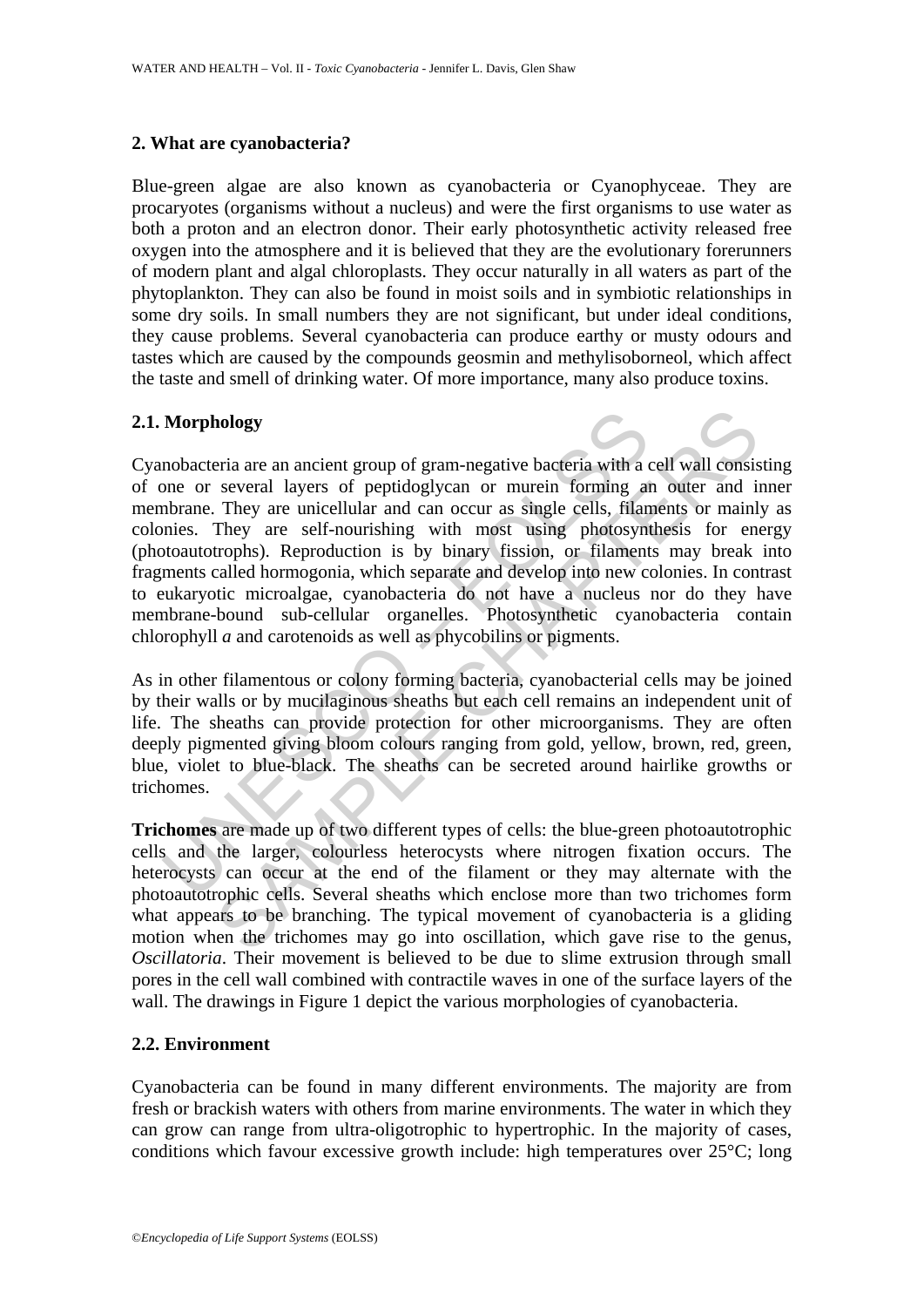sunny days; high levels of nutrients (mainly phosphorus and nitrogen); low flow in streams or rivers; and calm wind conditions allowing cells to migrate to the surface. Many marine cyanobacteria grow in lime-rich substrates such as coral or molluscs. They can inhabit near-surface epilimnic waters or deep, euphotic, hypolimnic waters. Others may attach to rocks, plants, or sediment. Some species can thrive in environments where no other microalgae can exist, such as the hot springs of Yellowstone or under ice in Antarctica. Less common are those species which live in the soil forming symbiotic associations with animals and plants. Wherever they grow, they are an important link in the cycling of nutrients.

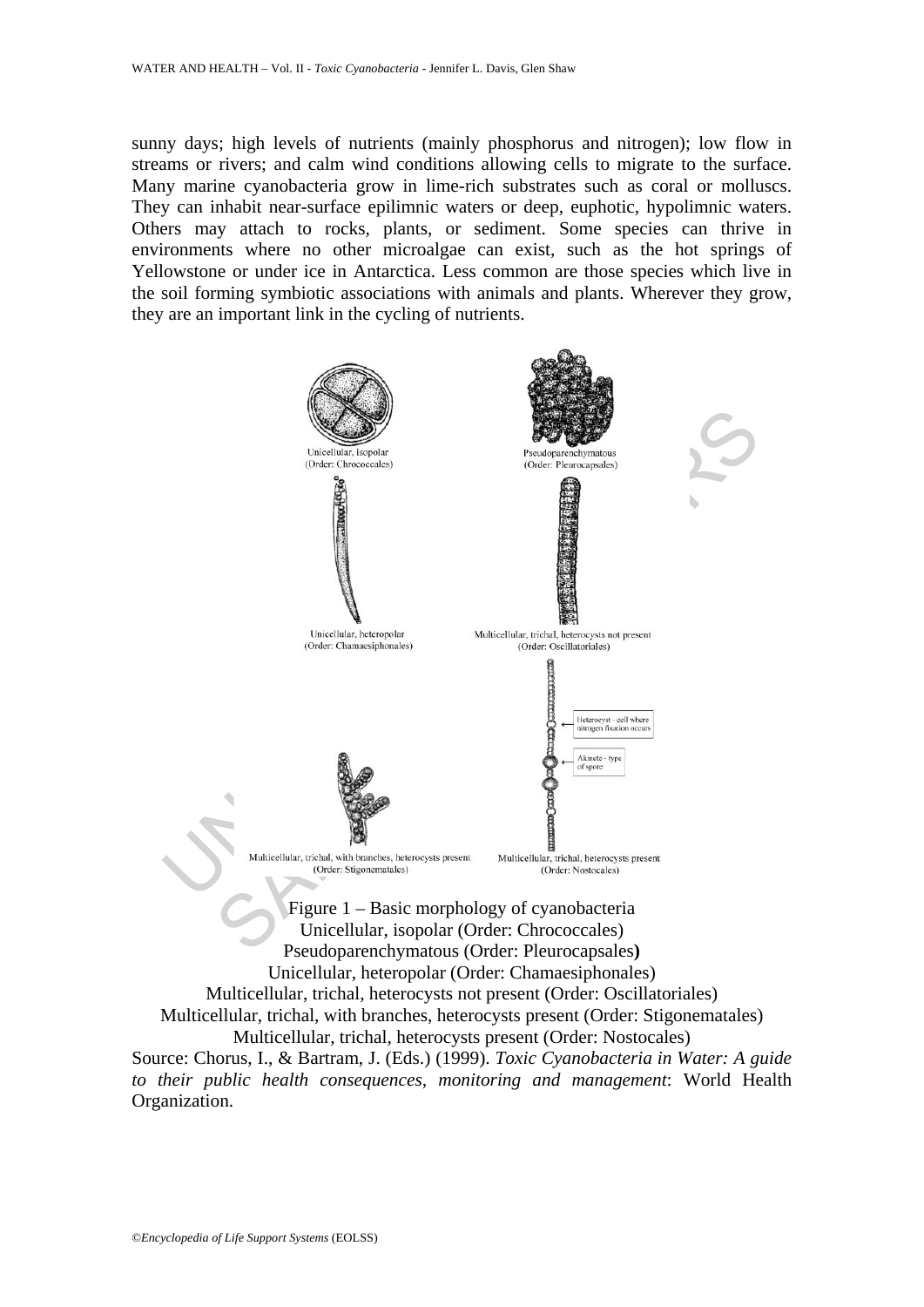# **2.3. Competitive advantages over other phytoplankton**

It is impossible to set effective water management strategies without an understanding of the environmental factors responsible for cyanobacterial growth. Cyanobacteria are considered to be 'ecostrategists' in planktonic ecosystems, inhabiting particular niches of aquatic ecosystems. In order to understand their behaviour, knowledge of their properties and reactions is required.

# **2.3.1. Light pigments**

ition, their metabolism is principally through photosynthesis.<br>
iain chlorophyll *a* to enable them to use the energy from the<br>
oohydrates from carbon dioxide and water, releasing oxygen<br>
wever, unlike other phytoplankton Their metabolism is principally through photosynthesis. Like afgae, lorophyll *a* to enable them to use the energy from the sun to synthetes from carbon doixide and water, releasing oxygen as a by-procedual unlike other ph The majority of cyanobacteria are aerobic photoautotrophs, requiring only water, carbon dioxide, inorganic substances and light for growth. Although some species are able to survive long periods in complete darkness and others show ability for heterotrophic nutrition, their metabolism is principally through photosynthesis. Like algae, they contain chlorophyll *a* to enable them to use the energy from the sun to synthesize carbohydrates from carbon dioxide and water, releasing oxygen as a by-product. However, unlike other phytoplankton, they also contain other pigments such as the phycobiliproteins. These include allophycocyanin (blue), phycocyanin (blue) and sometimes phycoerythrin (red), enabling them to use the green, yellow and orange ranges of the light spectrum which is hardly accessed by other phytoplankton. In spite of their slow growth in comparison to green algae, long retention times combined with the use of this wide light spectrum, allow them to outcompete in conditions which are unsuitable for other algae.

Cyanobacteria which form surface blooms seem to have a higher tolerance for high light intensities. Others are more sensitive to long periods of strong light, however, intermittent periods of strong light intensity can provide optimal growth. Many also have the ability to grow in low light conditions which enables them to continue growing whilst in the 'shadow' of other phytoplankton. As they continue to grow, they can dominate the phytoplankton, overshadowing other algal species causing their death.

# **2.3.2. Nutrients**

Increases in the levels of phosphorus can accelerate the rate of eutrophication, impairing the quality of water for drinking, recreational and industrial use. Total phosphorus concentrations of less than  $0.1 \text{ mg } L^{-1}$  are sufficient to induce a cyanobacterial bloom. The growth of most other phytoplankton is reduced by nitrogen limitation; however, nitrogen-fixing cyanobacteria are able to outcompete other organisms under low nitrogen to phosphorus ratios.

Cyanobacteria also have a strong affinity for phosphorus with each cell capable of storing enough to perform two to four cell divisions. This corresponds to a 4 to 32 fold increase in biomass. High concentrations of total phosphate can indirectly support cyanobacteria by providing a high carrying capacity for phytoplankton, which in turn causes high turbidity and low light availability. Cyanobacteria which have a preference for low light can dominate under these conditions.

#### **2.3.3. Nitrogen Fixation**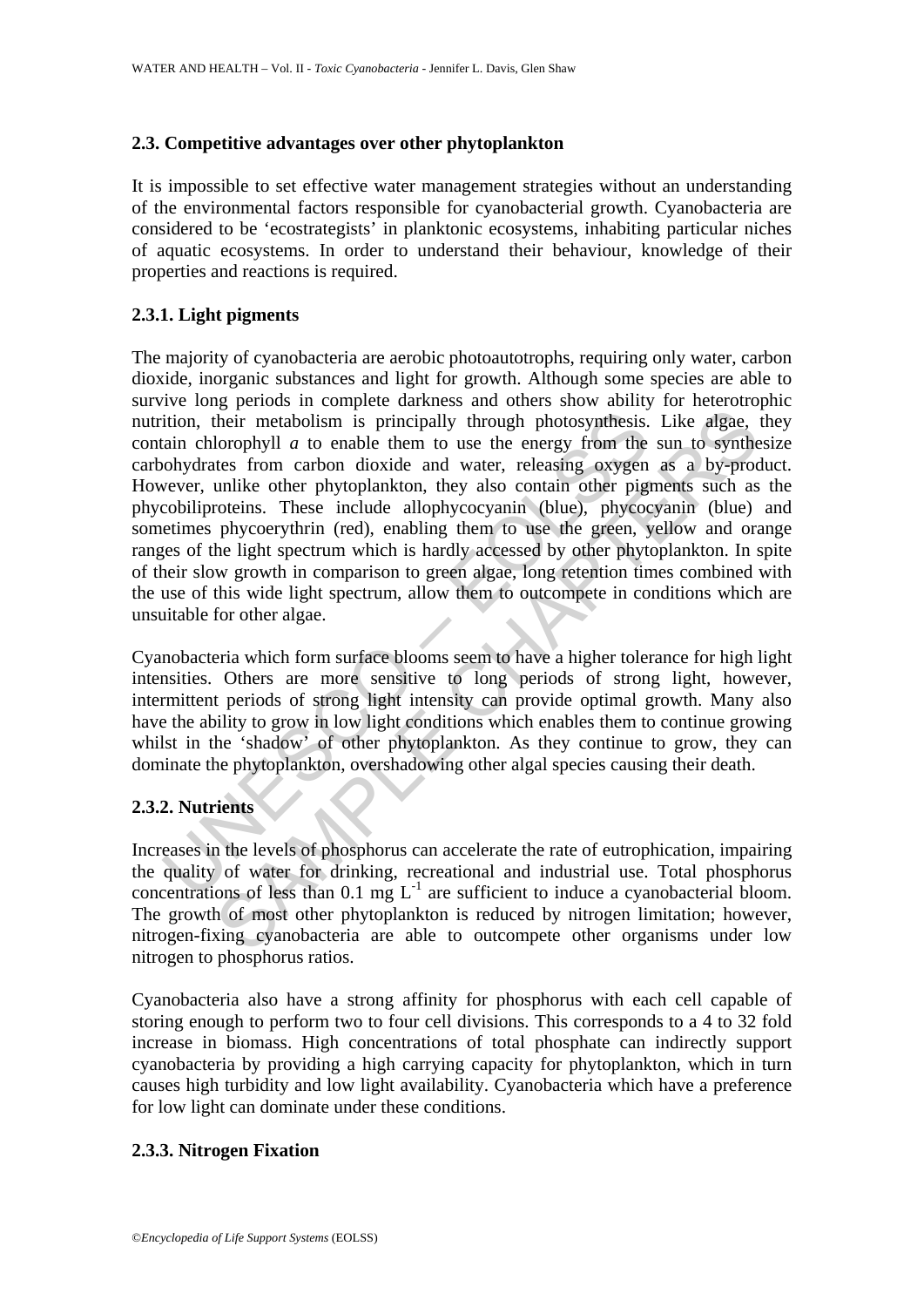The ability to fix nitrogen provides cyanobacteria with the simplest nutritional requirements of all living organisms. Using the enzyme nitrogenase, they can convert nitrogen into ammonium, which can be used directly by the adjoining filamentous cells and by other aquatic flora. Nitrogen fixation is common among the filamentous, heterocyst forming genera. The process only occurs in anaerobic conditions so the organism must maintain oxygen-free areas for it to occur. To overcome this problem, heterocysts have a thickened glycolipic cell wall that slows the rate of diffusion of oxygen into the cell. A by-product of nitrogen fixation is the production of hydrogen, which reduces any oxygen that does diffuse into the cell, or it may also be expelled through the cell wall. There are also some symbiotic bacteria which associate with the heterocysts, consuming oxygen and creating oxygen-free spaces. Other cyanobacteria which do not form heterocysts, such as Trichodesmium, are also capable of nitrogen fixation, although the method is little understood.

by mitrogen to phosphorus ratio may favour the growth of cert<br>imum ratios for algae are 16 to 23:1 on a molar basis, where-<br>gen-fixing cyanobacteria have an optimum ratio of 10 to 16:1.<br>Interded more toxins in high concent A low nitrogen to phosphorus ratio may favour the growth of certain cyanobacteria. Optimum ratios for algae are 16 to 23:1 on a molar basis, whereas bloom-forming, nitrogen-fixing cyanobacteria have an optimum ratio of 10 to 16:1. Hepatotoxic strains produced more toxins in high concentrations of phosphorus, but for anatoxin-a production, phosphorus had no effect. Non-nitrogen fixing species produce more toxins under nitrogen-rich conditions.

# **2.3.4. Akinetes**

Some cyanobacteria produce akinetes, which are structures similar to spores. When the cyanobacteria die, due to unfavourable environmental conditions, the akinetes, which are resistant to heat, freezing and dessication, may lie in the sediments for months or years. As the dam or lake refills with water, the spore seed the water allowing the cyanobacteria to dominate again.

# **2.3.5. Stratification**

means for algo are 16 to 23:1 on a molar basis, whereas bloom-formations for algo are 16 to 23:1 on a molar basis, whereas bloom-formating cyanobacteria have an optimum ratio of 10 to 16:1. Hepatotoxic strate more toxins i The euphotic zone is the zone which extends from the surface to the depth at which 1 percent of the surface light intensity can be detected. This is the zone in which photosynthesis can occur and it may be shallower or deeper than the mixed epilimnion of a stratified waterbody. Many planktonic algae and cyanobacteria have little movement and can only be photosynthetically active when circulation maintains them in the euphotic zone. In eutrophic water, the turbidity caused by excessive phytoplankton biomass makes the euphotic zone shallower than the epilimnion, resulting in the phytoplankton spending part of the daylight period in the dark.

#### **2.3.6. Gas vesicles**

Those cyanobacteria inhabiting the surface layers of water are planktonic and usually contain cytoplasmic inclusions called gas vesicles. Gas vesicles are hollow protein structures with a hydrophilic outer surface and a hydrophobic inner surface, filled with various gases. Gas vesicles have a density about one tenth that of water, which allows the cyanobacterial cells to regulate their buoyancy within the water column. This allows them to maintain their position in the euphotic zone, providing a competitive advantage,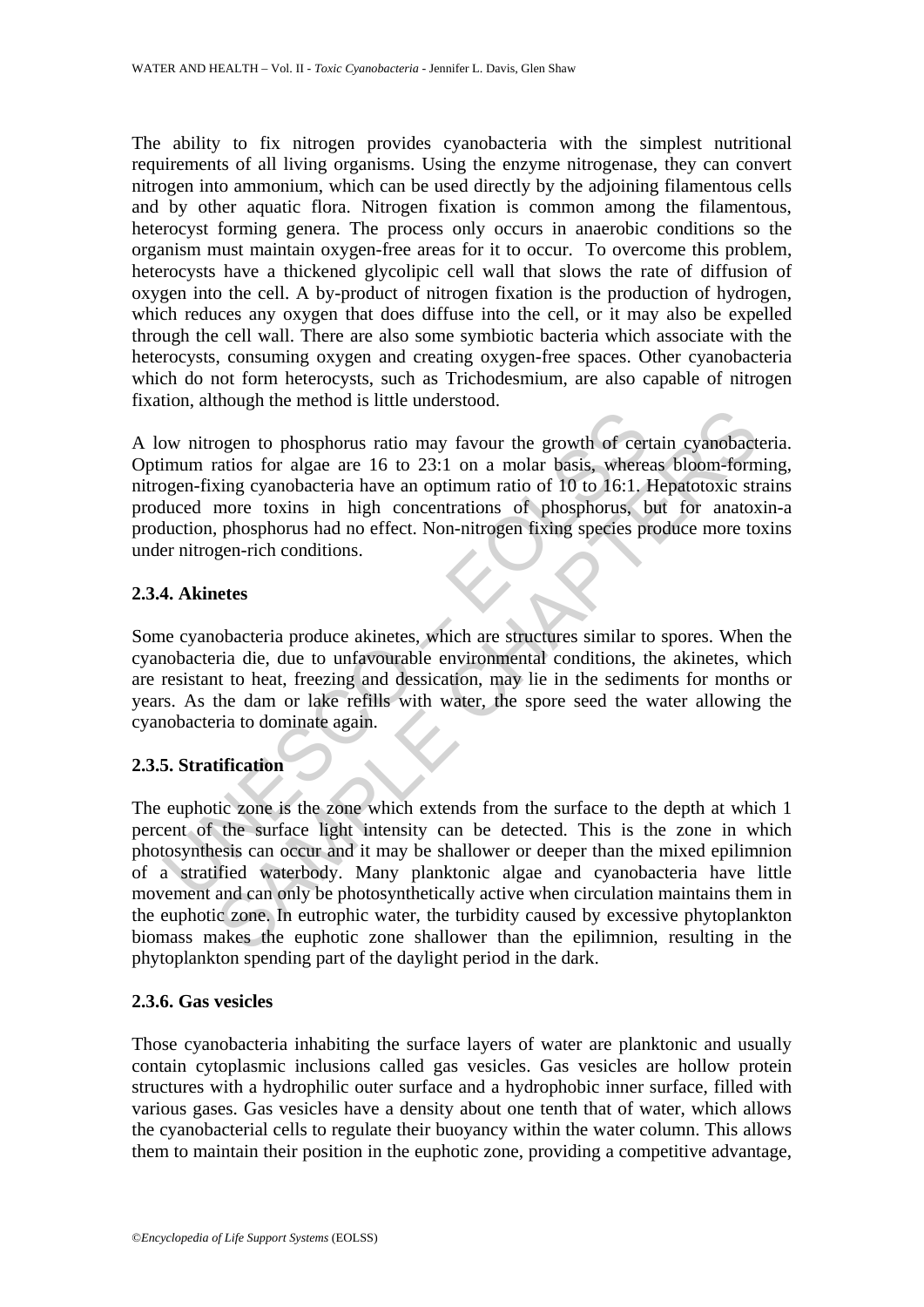especially in deeper, stratified waters. This buoyancy, combined with few natural enemies, induces low rates of loss of cyanobacterial populations which compensates for their slow growth. The amount of gas alters in response to changes in light, temperature, water density relative to colony size and the amount of carbohydrate in storage.

*Microcystis, Anabaena* and *Aphanizomenon* have this ability to move in the water column. At the surface, the photosynthetic rate is high, allowing the cells to store large quantities of carbohydrates. Although the cells contain gas vesicles, the density of the carbohydrate is greater, causing the cells to sink. Larger colonies have greater densities than smaller ones and sink at a faster rate. Single cells show little vertical migration. During the night, all colonies may become buoyant and if the surface is turbulent, may be accumulated as stable scums on the shore.

the colonies sink, they move out of the euphotic zone and stead they use their stored carbohydrates during respiration to scles, becoming buoyant once again. In temperate climates, this err. As the weather cools, the rate onies sink, they move out of the euphotic zone and stop photosynth<br>onies sink, they move out of the euphotic zone and stop photosynth<br>excellenge buoyant one again. In temperate climates, this process may<br>the weather cools, As the colonies sink, they move out of the euphotic zone and stop photosynthesis. Instead they use their stored carbohydrates during respiration to synthesize new gas vesicles, becoming buoyant once again. In temperate climates, this process may take longer. As the weather cools, the rate of photosynthesis becomes more rapid than respiration. When the colonies sink to the bottom, their carbohydrate is used gradually and if they survive the winter, they reascend in the spring as single cells or small colonies. During this stage, toxic cyanobacteria may be difficult to recognise in samples, until the size of the colonies increases during early summer.

Buoyancy regulation can be a substantial advantage, allowing cyanobacteria to outcompete other phytoplankton organisms. However, some species can still dominate in shallow waterbodies where vertical migration is of no advantage. *Microcystis spp*. has the ability to dominate lakes that stratify on a daily basis, particularly in subtropical and tropical regions. It is less sensitive to high light intensities and is efficient in harvesting nutrients from mesotrophic, eutrophic and hypertrophic waters.

In eutrophic systems, the high concentration of organisms causes a lot of competition for resources as well as increased pressure from predators. As a result of the struggle for survival, there is a lower diversity of organisms in eutrophic than in oligotrophic systems. Cyanobacteria have many advantages over the other phytoplankton because of their ability to position themselves for optimal growth.

> TO ACCESS ALL THE **39 PAGES** OF THIS CHAPTER, Visit[: http://www.eolss.net/Eolss-sampleAllChapter.aspx](https://www.eolss.net/ebooklib/sc_cart.aspx?File=E2-20A-05-04)

#### **Bibliography**

- - -

Baker, P. D., & Fabbro, L. D. (1999). A Guide to the identification of common blue-green algae (cyanoprokaryotes) in Australian freshwaters. In: Cooperative Research Centre for Water Quality,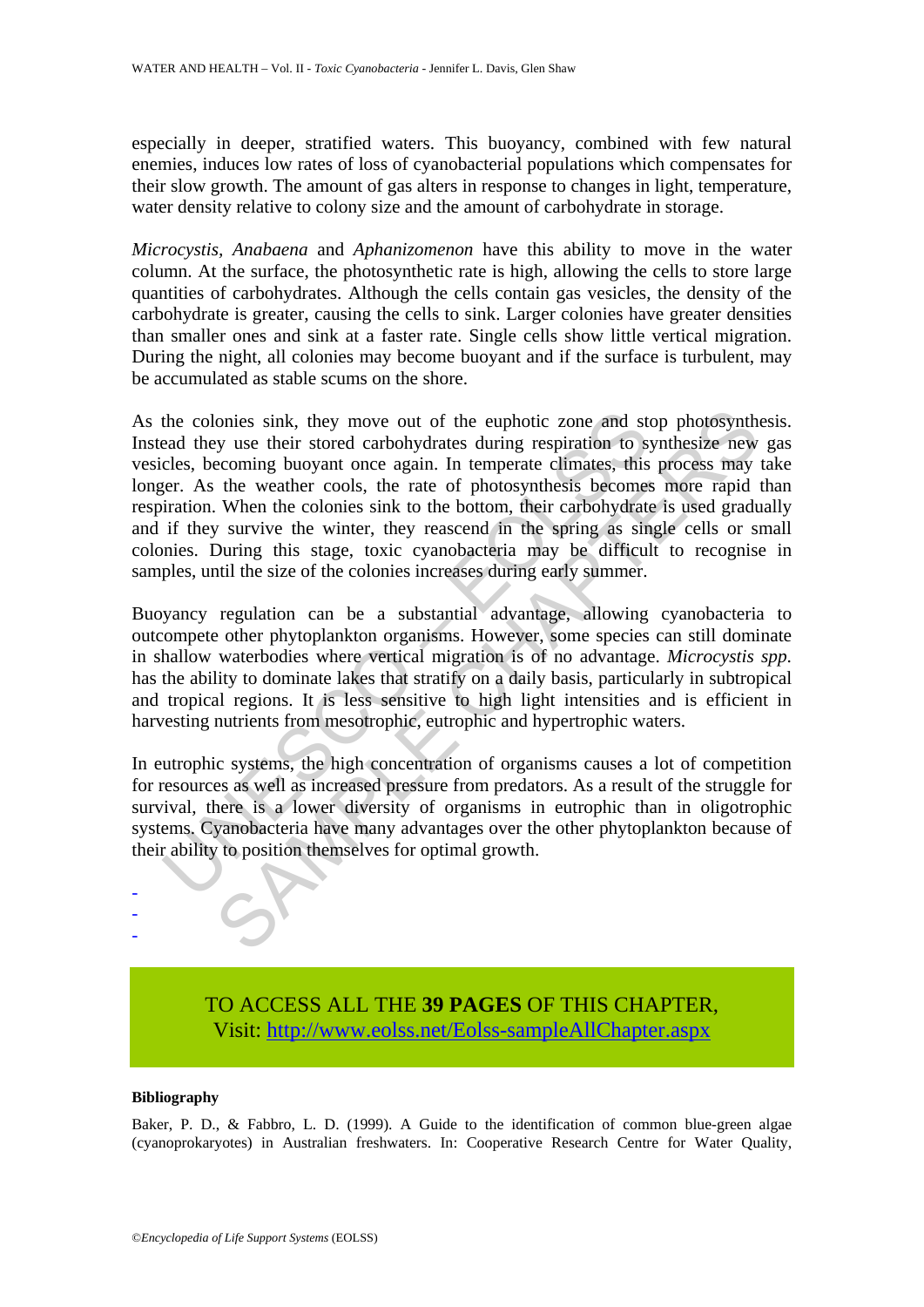Salisbury, S.A. and Biology Department, Central Queensland University, Rockhampton. [This work provides extensive details of taxa occurring in temperate and sub-tropical Australia].

Briand, J., Jacquet, S., Bernard, C., & Humbert, J. (2003). Health hazards for terrestrial vertebrates from toxic cyanobacteria in surface water ecosystems. *Veterinary Research, 109,* 361-377. [This article reviewed the cyanotoxins and their hazards to wild and domestic animals].

Burja, A. M., Banaigs, B., Abou-Mansour, E., Burgess, J. G., & Wright, P. C. (2001). Marine cyanobacteria - a prolific source of natural products. *Tetrahedron, 57,* 9347-9377. [This paper provided detailed information regarding the discovery of numerous chemical compounds from marine cyanobacteria].

Chorus, I., & Bartram, J. (Eds.) (1999). *Toxic Cyanobacteria in Water: A guide to their public health consequences, monitoring and management*: World Health Organisation. [This document provided detailed information on the nature and diversity of cyanobacteria, causes of blooms, detailed information about the toxins produced, health implications and remedial measures for drinking water treatment].

Codd, G. A. (2000). Cyanobacterial toxins, the perception of water quality, and the prioritisation of eutrophication control. *Ecological Engineering, 16,* 51-60 [The paper reviews the occurrence of cyanotoxins with examples. Also looks at the properties of the toxins, health implications and likelihood of further toxins being discovered].

I, G. A. (2000). Cyanobacterial toxins, the perception of water quality, an<br>otical of the A. (2000). Chaptactering, 16, 51-60 [The paper review<br>otoxins with examples. Also looks at the properties of the toxins, health impl (2000). Cyanobacterial toxins, the perception of water quality, and the prioristation<br>an control. *Ecological* Engineering, 16, 51-60 [The paper reviews the occurrency<br>with examples. Also looks at the properties of the to Codd, G. A., Morrison, L. F., & Metcalf, J. S. (2005). Cyanobacterial toxins: risk management for health protection. *Toxicology and Applied Pharmacology, 203,* 264-272. [This paper presented the health risks associated with the various groups of toxins and provided suggested guideline values and risk assessments].

Constructed Shallow Lake Systems: Design Guidelines for Developers, Version 2, November 2005. (2005). Melbourne Water.

Creekmore, L. H. (n.d.). Field Manual of Wildlife Diseases: Birds, Chapter 36 Algal Toxins*,* 263-266. [This chapter provided information on the effects of algal toxins on birdlife and some diagnostic criteria].

Dugan, N. R., & Williams, D. J. (2005). Cyanobacteria passage through drinking water filters du ring perturbation episodes as a function of cell morphology, coagulant and initial filter loading rate. *Harmful Algae, 5,* 26-35. [The paper studied the effectiveness of the removal of cyanobacterial intact cells by filtration].

Environmental Health Assessment Guidelines: Cyanobacteria in Recreational and Drinking Waters (2001). Queensland Health. [This document provides preventive and water treatment measures for management of cyanobacterial blooms].

Environmental Protection (Water) Policy 1997 (2004). Office of the Queensland Parliamentary Counsel. [The document was used to provide the terminologies for environmental values and water quality indicators].

EPAQld (2005). Lyngbya updates. In: Environmental Protection Agency and Queensland Parks and Wildlife Service. [This website monitors Moreton Bay in South East Queensland for blooms of Lyngbya majuscula and provides detailed annual information regarding the blooms].

Epstein, P. R. (1993). Algal blooms in the spread and persistence of cholera. *Bio Systems, 31,* 209-221. [This paper discussed the symbiotic relationship between Vibrio cholerae and cyanobacteria, diatoms, paeophytes and aquatic plants].

Garnier, J., Nemery, J., Billen, G., & Thery, S. (2004). Nutrient dynamics and control of eutrophication in the Marne River system: modelling the role of exchangeable phosphorus. *Journal of Hydrology, 304,* 397-412. [The paper discussed the point and diffuse sources of nutrients and the need to control both to reduce eutrophication].

Iqbal, M. Z., Brown, E. J., & Clayton, M. E. (2005). Distribution of phosphorus in a biologically restricted lake in Iowa, USA. *Journal of Hydrology, XX,* 1-18. [This paper mapped long-term buildup of phosphorus in lake sediments. It listed restoration strategies used and made recommendations for additional procedures].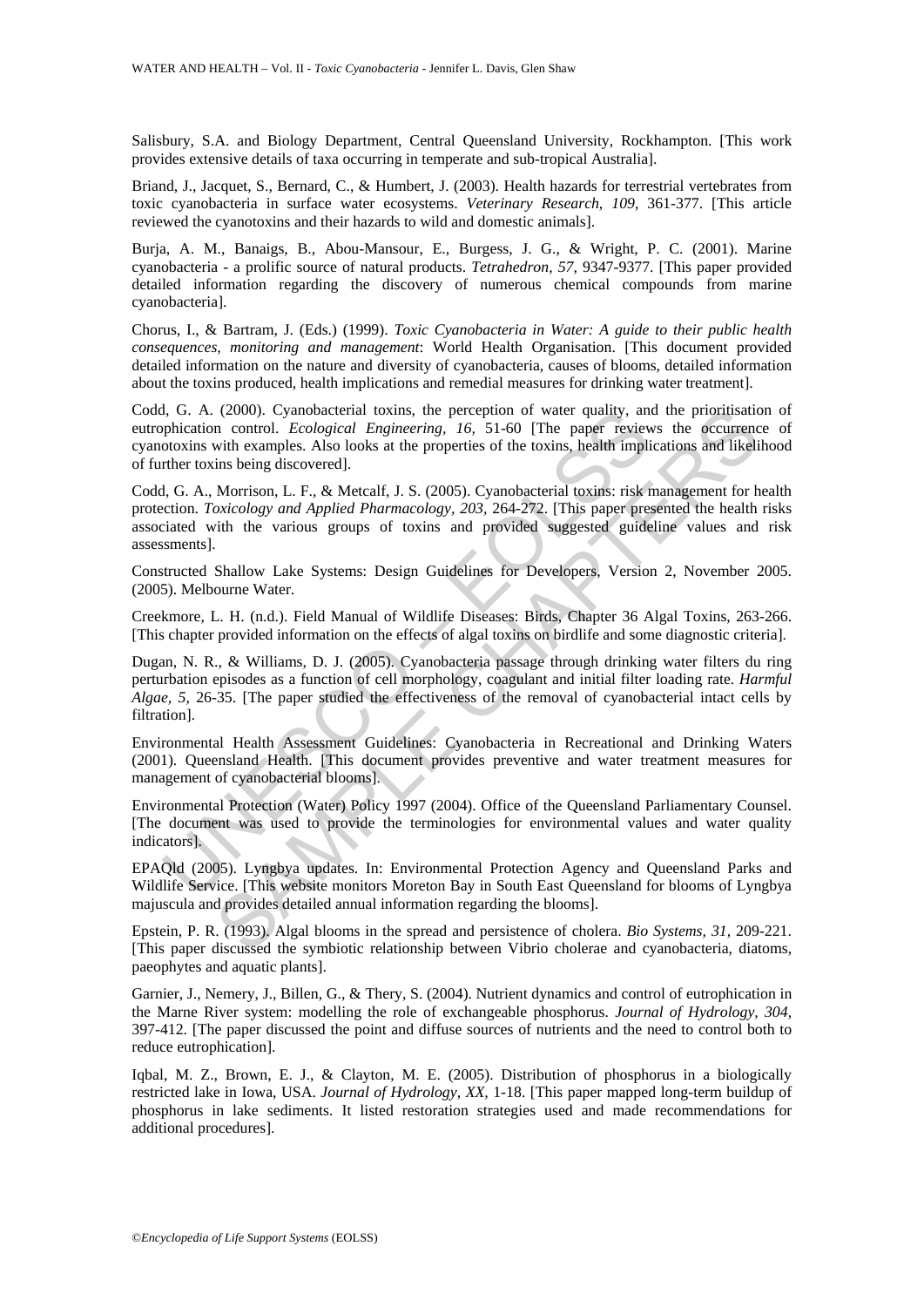Jayatissa, L. P., Silva, E. I. L., McElhiney, J., & Lawton, L. A. (2006). Occurrence of toxigenic cyanobacterial blooms in freshwaters of Sri Lanka. *Systematic and Applied Microbiology, 29,* 156-164. [This paper studied the phytoplankton biovolume and water quality parameters including ratios of N to P, in 117 constructed lakes in Sri Lanka].

Jurczak, T., Tarczynska, M., Izydorczyk, K., Mankiewicz, J., Zalewski, M., & Meriluoto, J. (2005). Elimination of microcystins by water treatment processes - examples from Sulejow Reservoir, Poland. *Water Research, 39,* 2394-2406. [This study gauged the efficiency of the conventional water treatment processes on three microcystin variants].

Katircioglu, H., Akin, B. S., & Atici, T. (2004). Microalgal toxin(s): characteristics and importance. *African Journal of Biotechnology, 3,* 667-674. [The paper outlined some of the nutritional and environmental requirements favouring specific cyanobacteria].

Mackie, T., & Zhang, E. (2005). Crowley Lake, Mono County: nutrient loading and eutrophication. In, *Water Resources Center Archives, Hydrology* University of California, Multi-Campus Research Unit. [This paper evaluated the restoration efforts applied to Crowley Lake].

Mankiewicz, J., Tarczynska, M., Walter, Z., & Zalewski, M. (2002). Natural toxins from cyanobacteria. *ACTA Biologica Cracoviensia Series Botanica, 45,* 9-20. [The paper outlined the chemical structure and mechanism of toxicity of the different groups of toxins. It also provided information on the health effects and routes of exposure to the cyanotoxin and effective water treatment processes].

Molica, R. J. R., Oliveria, E. J. A., Carvalho, P. V. V. C., Costa, A. N. S. F., Cunha, M. C. C., Melo, G. L., & Azevedo, S. M. F. O. (2005). Occurrence of saxitoxins and an anatoxin-a(s)-like anticholinesterase in a Brazilian drinking water supply. *Harmful Algae, 4,* 743-753. [This paper focussed on detection of neurotoxins in a drinking water supply and the abundance and limnological parameters applicable].

MRACC (2002). Blue-Green Algae. In: NSW Murray Regional Algal Coordinating Committee. [This website provided general information on cyanobacteria, their biology, toxins and the alert system adopted by NSW for drinking and recreational water].

<sup>1</sup>. Harca Constantion and effective and Mather, 2. A. California Harca Asiologica Cracoviensia Series Botanica, 45, 9-20. [The paper outlined the damism of toxicity of the different groups of toxins. It also provided info J., Tarczynska, M., Walter, Z., & Zalewski, M. (2002). Natural toxins from eyanobacica Cracoviensia Series Botanica, 45, 9-20. [The paper outlined the chemical structure of toxicity of the different groups of toxins. It al Namikoshi, M., Murakami, T., Watanabe, N. F., Oda, T., Yamada, J., Tsujimura, S., Nagai, H., & Oishi, S. (2003). Simultaneous production of homoanatoxin-a, anatoxin-a, and a new non-toxic 4 hydroxyhomoanatoxin-a by the cyanobacterium Raphidiopsis mediterranea Skuja. *Toxicon, 42,* 533-538. [First report of simultaneous production of anatoxin-a and homoanatoxin-a by the same strain of cyanobacterium].

Newcombe, G., Cook, D., Brooke, S., Ho, L., & Slyman, N. (2002). Treatment options for microcystin toxins: similarities and differences between variants. *Environmental Technology*.

NHMRC (2004). National Water Quality Management Strategy: Australian Drinking Water Guidelines 2004. In: National Health and Medical Research Council and Natural Resource Management Ministerial Council. [This document provided detailed information on the more common toxins found in Australia and suggested treatment procedures for drinking water].

NHMRC (2005). Guidelines for Managing Risks in Recreational Water. In: National Health and Medical Research Council. [This document outlined the health effects of the various groups of toxins and introduced the National Alert Levels framework which provides a staged response to presence and development of cyanobacterial blooms in recreational waters].

Roelfsema, C. M., Phinn, S. R., Dennison, W. C., Dekker, A. G., & Brando, V. E. (2006). Monitoring toxic cyanobacteria Lyngbya majuscula (Gomont) in Moreton Bay, Australia by integrating satellite image data and field mapping. *Harmful Algae, 5,* 45-56 [The study presents an operational approach for mapping and monitoring to provide more accurate information for water management].

Teneva, I., Dzhambazov, B., Koleva, L., Mladenov, R., & Schirmer, K. (2005). Toxic potential of five freshwater Phormidium species (cyanoprokaryota). *Toxicon, 45,* 711-725. [The paper studied five unexplored freshwater species of Phormidium and found nicrocystins, saxitoxins and additional, undefined toxins as well as a source of antitumour activity].

UNEP (n.d.). Planning and Management of Lakes and Reservoirs: An Integrated Approach to Eutrophication. In: United Nations Environment Programme, Division of Technology, Industry and